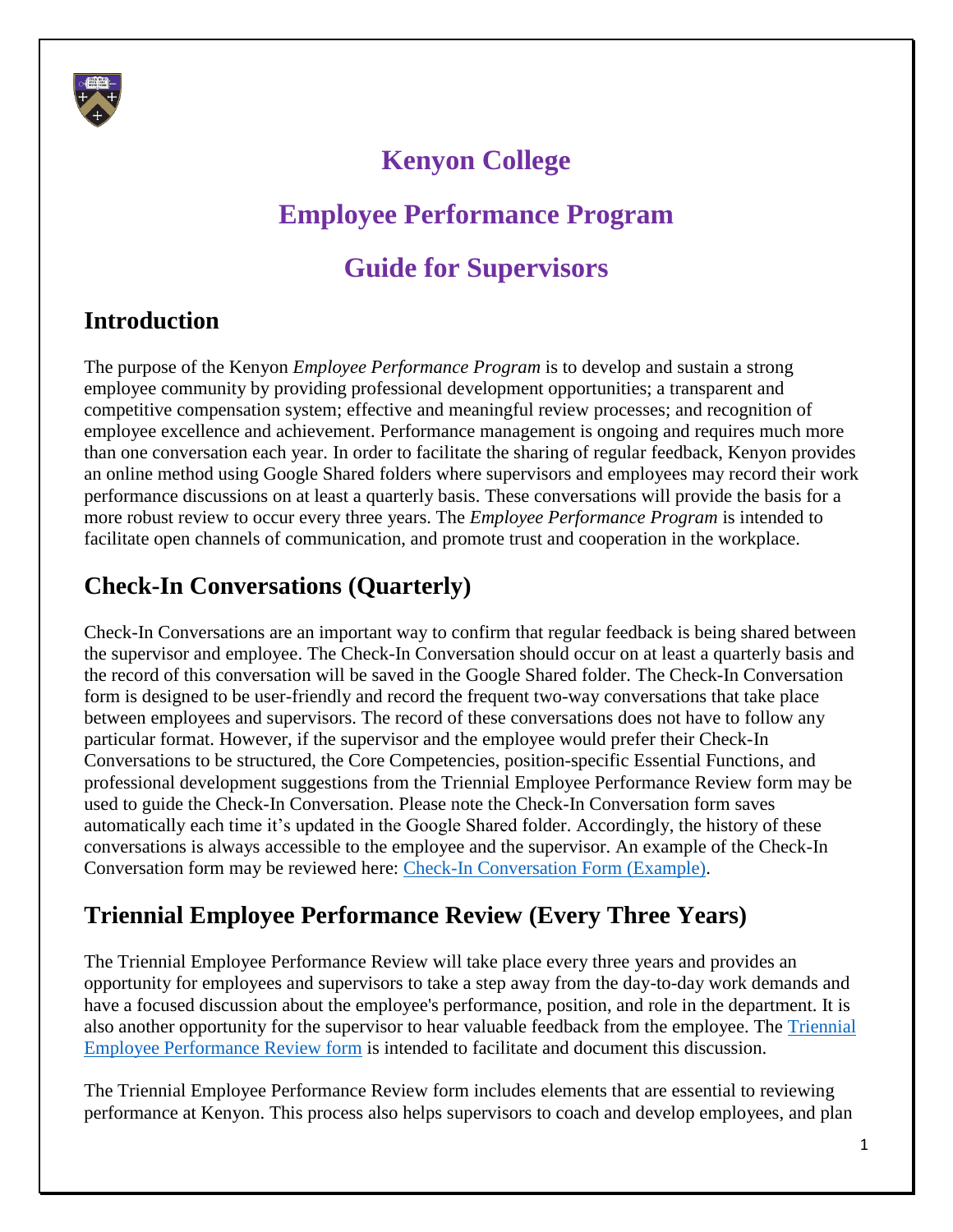for the years ahead in a way that is consistent with departmental priorities. Although the Employee Preparation for Triennial Review form is not mandatory, supervisors and employees may find it to be a useful tool in guiding Triennial Review conversations. Supervisors who find this form to be helpful in understanding the employee's perception of their position and performance should let the employee know their preference regarding the use of this form.

Prior to the Triennial Review meeting, Supervisors will complete the Triennial Review form. The completed form will be presented and discussed at the Triennial Review meeting. The supervisor will upload the final signed copy to the Google Shared folder. See EPP Google Shared Drive Instructions for help.

Employees will be eligible to earn a bonus or salary increase based on an examination of the quarterly Check-In conversations and completed Triennial Review by the supervisor and division head (Nonexempt employees are only eligible for a salary increase due to wage and hour regulations). Please refer to Appendix D at the end of this document for more information on the process for considering a bonus or salary increase after the Triennial Review.

The Office of Human Resources will send quarterly Check-In reminders as well as a notice to the supervisor when the Triennial Review is due for each employee. Triennial Reviews will begin with the 2020-2021 academic year. Triennial Reviews are scheduled according to the hire date of the employee. Please see this schedule to determine the Triennial Review year: Triennial Review Schedule Matrix.

The following provides a brief overview of the different sections and components of the Triennial Review form.

### **Triennial Employee Performance Review Form Components**

- 1) Core Competencies
- 2) Position-Specific Essential Functions
- 3) Specific Objectives/Accomplishments/Goals/Overall Comments
- 4) Employee Comments
- 5) Signatures

### **Section 1: Core Competencies**

Core competencies apply to every position at Kenyon College. Competencies are often described as "how" one does a job, as opposed to "what" someone does, although there may be some overlap. By way of example, being an effective communicator is a job requirement for the position of Writer, but we all are expected to communicate effectively and professionally in some way within our positions, whether it is with our colleagues; faculty, staff, or students we serve; our supervisors and direct reports; or the general public. Accordingly, effective communication is a Core Competency and is expected of Kenyon employees.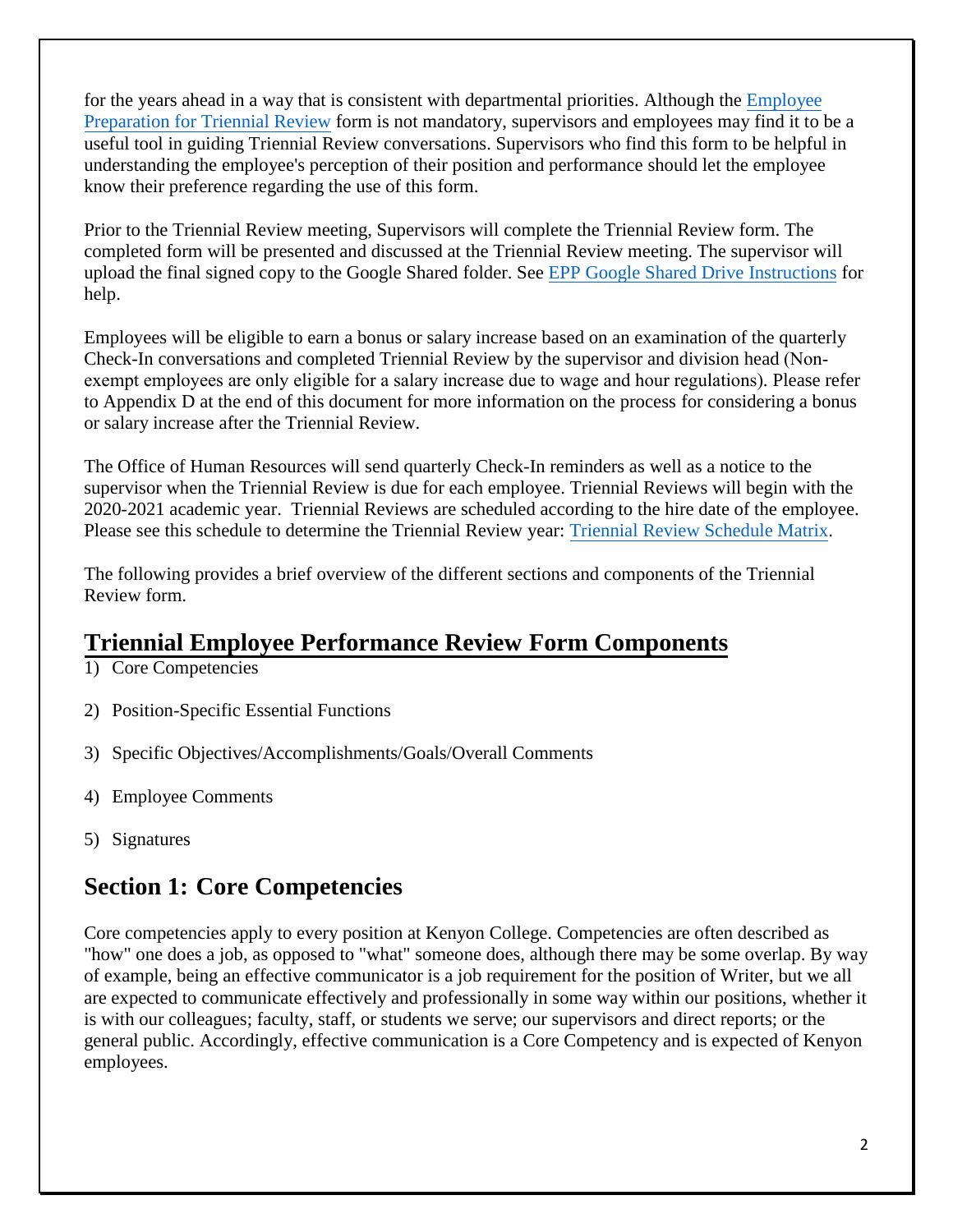If the employee supervises other employees, please complete the Supervising Performance of Others section.

### **Section 2: Position-Specific Essential Functions**

Position-specific essential functions are typically drawn from the employee position description. If the position description on file is not up to date and/or does not fully describe the current duties, an updated position description should be completed using the Kenyon College Position Description Template. For example, a position-specific essential function might be demonstrating technical knowledge in a particular field, decision making and judgment, organizational skills, attention to detail, strategic thinking and planning, etc.

The key to this section is for supervisors to have the main focus be on the top three to five areas that are critical for the position. Additional narrative may be provided in this section to address other functions of the position as necessary. Supervisors should be balanced and include critical position elements that employees are performing well, as well as including critical areas employees might need to improve or enhance.

### **Section 3: Specific Accomplishments; Goals; Professional Development; Overall Comments**

**Specific Goals, Accomplishments:** This section is designed to capture and recognize specific accomplishments during the review period, as well as to note new goals or progress on any goals that were set/met/modified or adjusted in the three-year period. The key here is to include goals or specific one-time accomplishments rather than listing day-to-day activities normally expected of a position. For example, "overseeing and reconciling budget expenditures" is likely in the realm of day-to-day activities. Creating a new process for managing this activity is an example of an accomplishment.

Performance goals should be included as appropriate for the position. This may include a project to be accomplished within a specific timeframe that will advance departmental goals, such as a project to redesign a particular way something is done, or obtaining training and knowledge on a new software program the department is implementing. Use the *SMART* model for setting goals: goals should be **Specific, Measurable, Achievable, Relevant, and Time-Based.** For additional help in this section, please refer to the Appendices A, B and C at the end of this document.

**Professional Development:** It is helpful to speak with the employee in advance of completing this section or, examine the Employee Preparation for Triennial Performance Review form if you've asked them to complete it. You should identify training and development opportunities or recommendations that will help the employee meet performance goals or that will enhance the employee's skills and competencies. Be sure to consider training and workshops that will benefit an employee as a member of the broader Kenyon community, such as seminars or workshops about diversity and inclusion and appreciating and valuing difference. Consider training that will help the employee explore other areas of professional development beyond the confines of the position description and that might help the employee advance their career at Kenyon. Consider also training and workshops that help with team building and personal effectiveness, including workshops that encourage work/life balance. The Office of Human Resources provides a list of training resources including courses in our learning management system which may be assigned online; as well as local and national seminars and workshops. These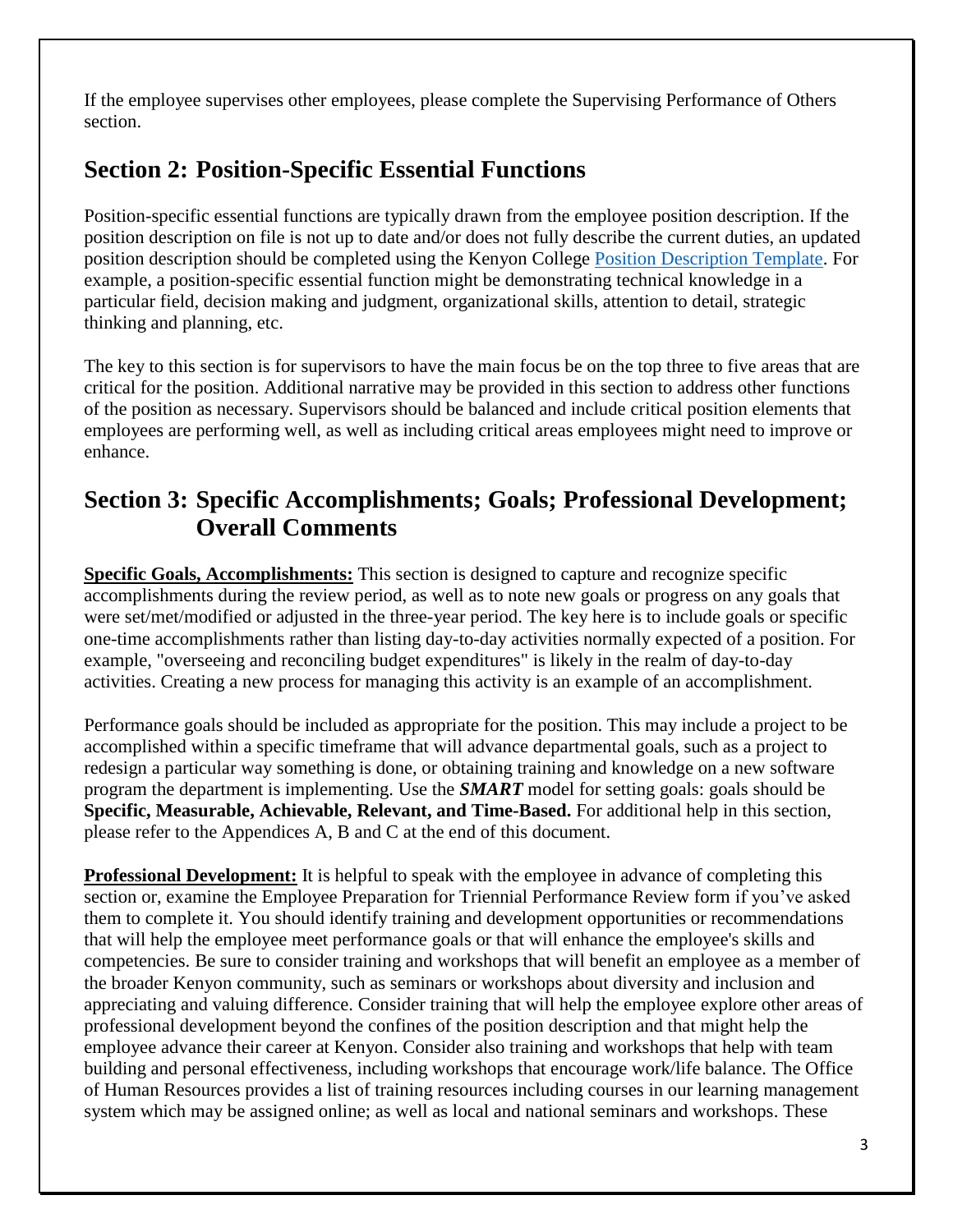professional development resources are updated each week on the Office of Human Resources website Professional Development Opportunities. If you need additional assistance with locating a specific type of training, please contact the Office of Human Resources. Each division has financial resources designated for employee training purposes. If you are unsure about how much can be spent for training or professional development for your employee(s), please contact your division head for assistance.

### **Section 4: Employee Comments**

The employee comment section is optional for the employee. Employees may wish to add comments to the form; may ask for their self-assessment or responses to the Employee Preparation for Triennial Performance Review form to be included with the final review form; may attach a separate document with their comments, or may choose not to comment.

### **Section 5: Signatures**

The original copy of the Triennial Employee Performance Review form should be signed by the employee and supervisor; the department head, and the VP; then saved as a .PDF file and uploaded to the Google Shared folder. As the form notes, the employee's signature indicates only that it has been reviewed with the employee, and does not necessarily indicate their agreement with the review. Despite this assurance, there may be occasions where an employee will not sign the review. Should that occur, ask the employee to review the language below the signature line and give the employee time to rethink the decision not to sign. If the employee ultimately declines to sign the review, it should be noted on the form that the review was presented and discussed with the employee and the employee declined to sign.

### **Additional Resources for Supervisors**

Appendix A: Common Rater Errors

- Appendix B: Things to Consider when Setting Performance Goals
- Appendix C: Tips for Giving and Receiving Feedback
- Appendix D: Recommending a Bonus or Salary Increase after the Triennial Employee Performance Review

#### **Forms**

Check-In Conversation form (Example only. See individual employee/supervisor Google Shared folder for actual form to be used.)

Employee Preparation for Triennial Review

Position Description Template

Triennial Employee Performance Review form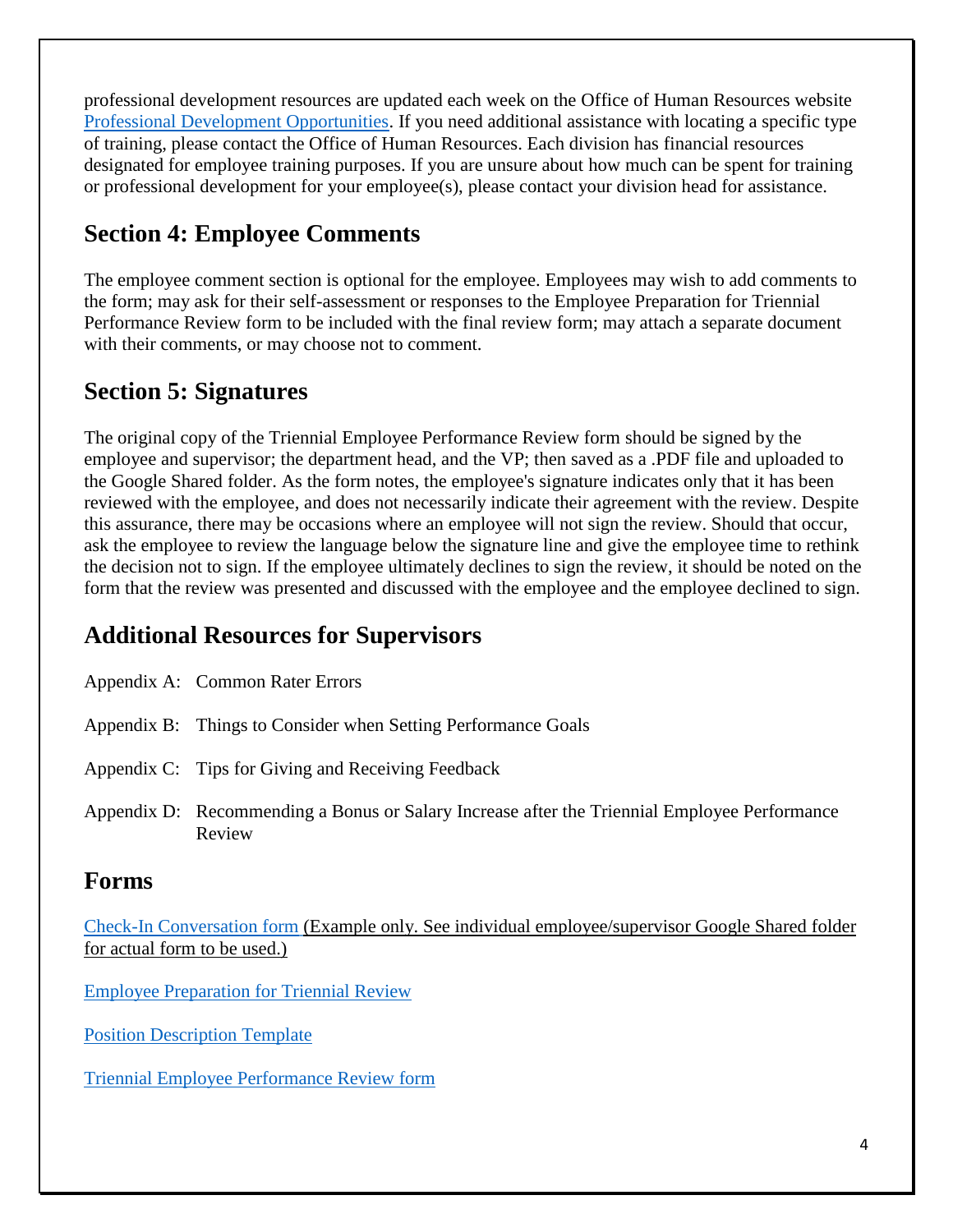# **Appendix A: Common Rater Errors**

Rater errors are errors in judgment that occur in a systematic manner when an individual observes and evaluates or reviews another.

Personal perceptions and biases may influence how we review an individual's performance. What makes these errors so difficult to correct is that the observer is usually unaware that they are making them.

#### **Key**

When we understand the errors and how they occur, we are able to take steps to minimize them.

#### **Consistency Errors**

• Halo Effect – The tendency to make inappropriate generalizations from one aspect of a person's job performance. This is due to being influenced by one or more outstanding characteristics, either positive or negative.

• Leniency – The tendency to review all people as outstanding and to give inflated ratings rather than true assessments of performance.

• Central Tendency – The tendency to review every person as average regardless of differences in performance.

• Strictness – The tendency to rate all people at the low end of the scale and are overly critical of performance.

• Contrast Effect – The tendency for a rater to review a person relative to other individuals rather than on-the-job requirements.

• First Impression Error – The tendency for a supervisor to make an initial favorable or unfavorable judgment about someone, and then ignore subsequent information that does not support this impression.

• Similar-to-Me Effect – The tendency to more favorably judge those people perceived as similar to the leader.

#### **Minimizing Rater Errors**

Since rater errors can seriously undermine the value of the elements of the Employee Performance Program, it is important to work on avoiding them.

#### Questions to Ask Yourself to Avoid Rater Errors:

• Am I basing my rating on documentation of my observations of the employee's behavior, or am I making judgments based on my perceptions?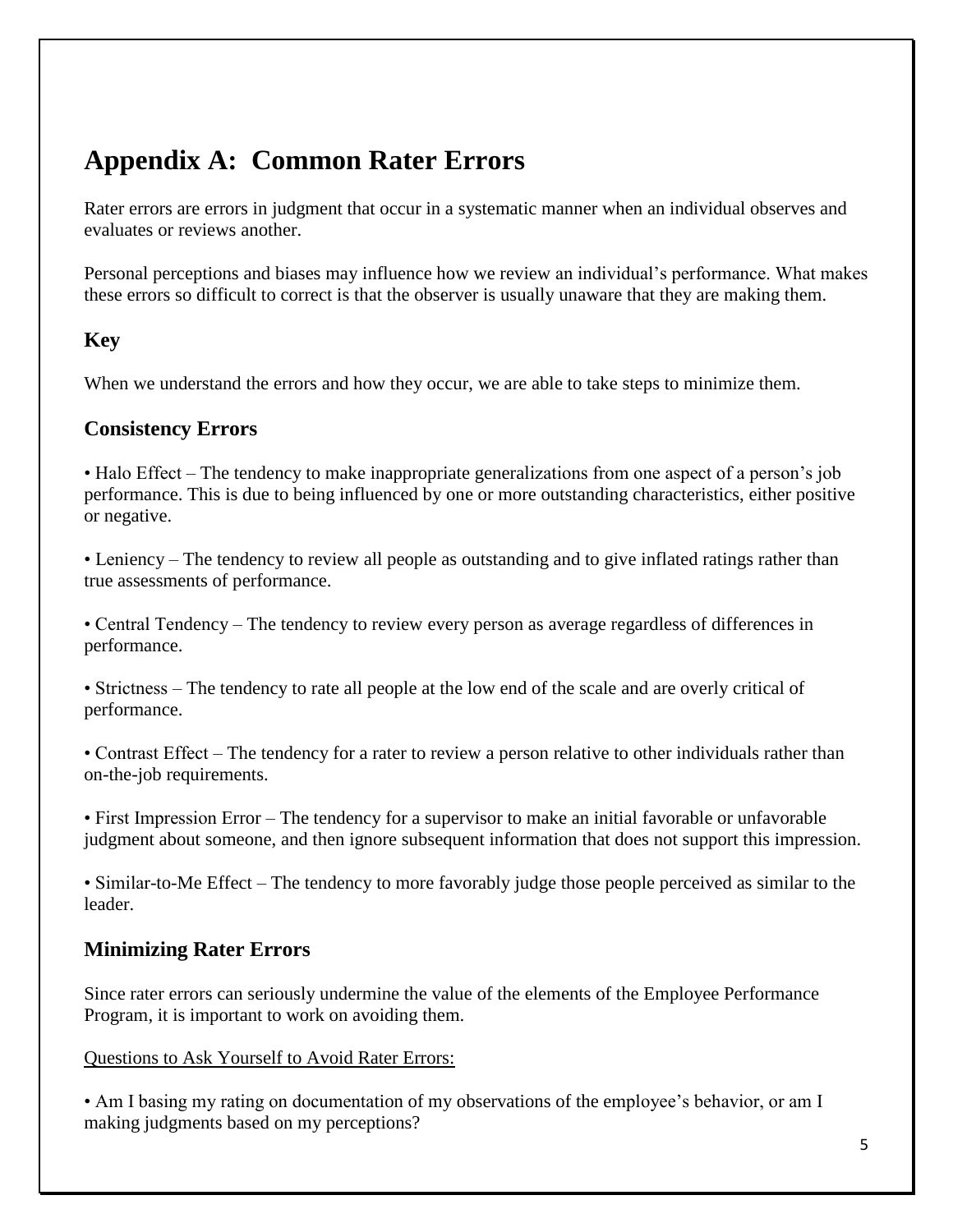• Am I looking at each of this employee's competencies separately, or have I generalized about their performance?

• Have I looked at this employee's competencies over time, or have I generalized according to my initial perceptions of them?

• Have I recognized any biases I may have so I do not let them influence my judgments?

• Have I rated this employee on their actual behavior or have I rated them compared to other individuals?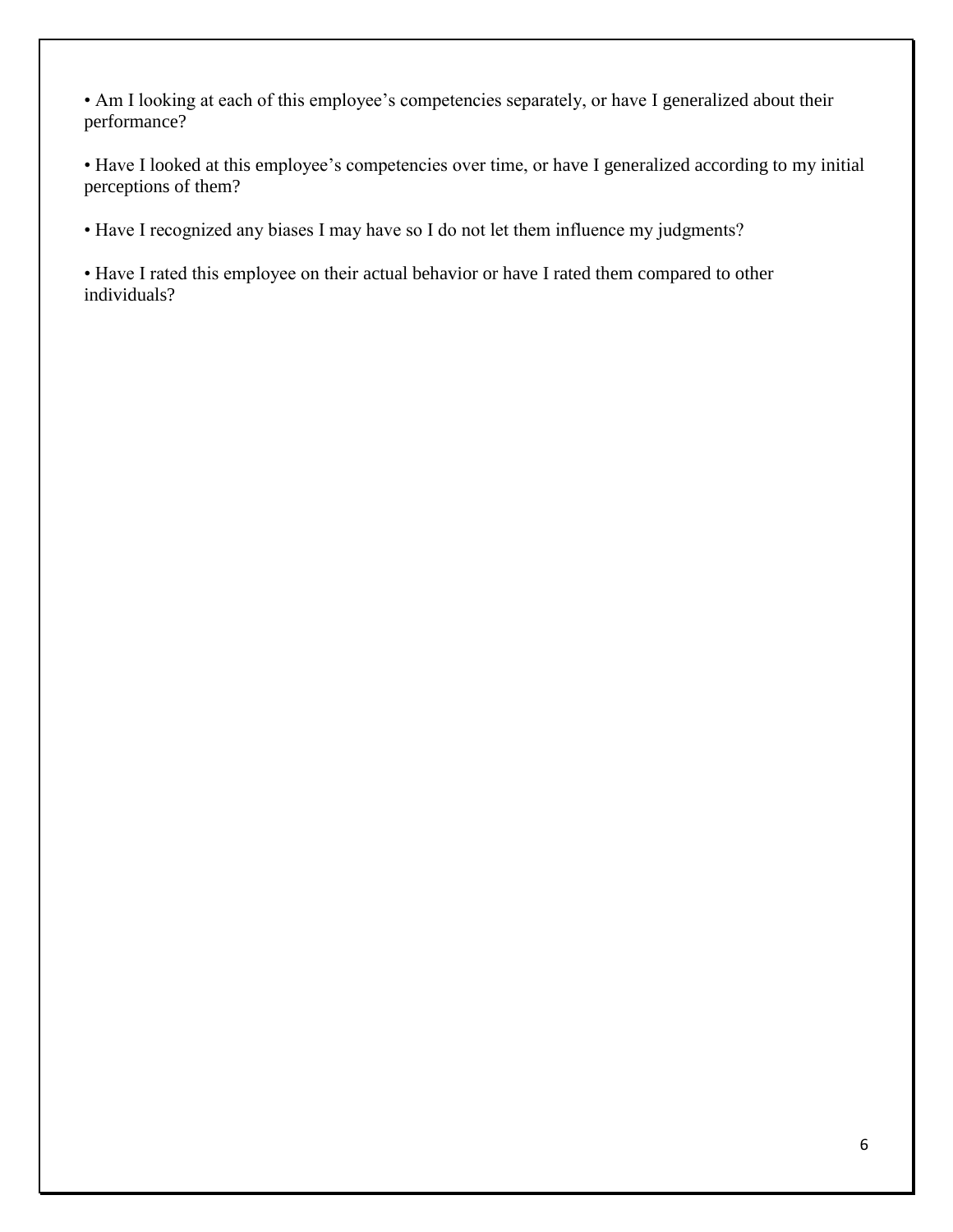# **Appendix B: Things to Consider when Setting Performance Goals**

Performance goals enable employees to plan and organize their work in accordance with achieving predetermined results or outcomes. By setting and completing effective performance goals, employees are better able to:

- Develop job knowledge and skills that help them thrive in their work, take on additional responsibilities, or pursue their career aspirations;
- Support or advance the organization's vision, mission, values, principles, strategies, and goals;
- Meet core competencies expected of Kenyon employees;
- Successfully perform essential functions of position;
- Collaborate with colleagues with transparency and mutual understanding;
- Plan and implement successful projects and initiatives; and
- Remain resilient when roadblocks arise and learn from setbacks.

In the absence of clear performance goals, employees may experience difficulty in prioritizing their work and become less engaged. Teams or departments can face misunderstandings and conflict when goals are not clear. For both individuals and teams, the lack of effective goal setting may reduce productivity.

Goal-setting really pays off when employees discuss the status of goals with their supervisor on an ongoing and regular basis, and propose and make adjustments to remain on track toward completion. The quarterly Check-In process is an excellent time to discuss and record progress and/or adjustments of goals.

Effective goal-setting starts with an analysis of all aspects of the goal, including:

- Reasons for pursuing the goal;
- Intended results or outcomes and measures of success;
- Alignment with the organization's vision, mission, values, principles, strategies, and goals;
- Potential stakeholders or others that may be impacted;
- Resources or capabilities needed, wanted, and available; and
- Possible roadblocks that may arise along the way.

The following list of questions will help employees and supervisors conduct a thorough analysis of a goal being considered:

- What are the reasons for pursuing this goal now and why do these reasons matter?
- What specific results or outcomes are intended? What benefits are expected from achieving this goal and what are the potential consequences or costs of not doing so?
- How will success be determined? How will others know what has been accomplished?
- How does this goal align with, support, or advance the team, department, and/or institutional vision, mission, values, principles, strategies, and goals?
- When will the goal be achieved? Are there milestones that need to be met along the way?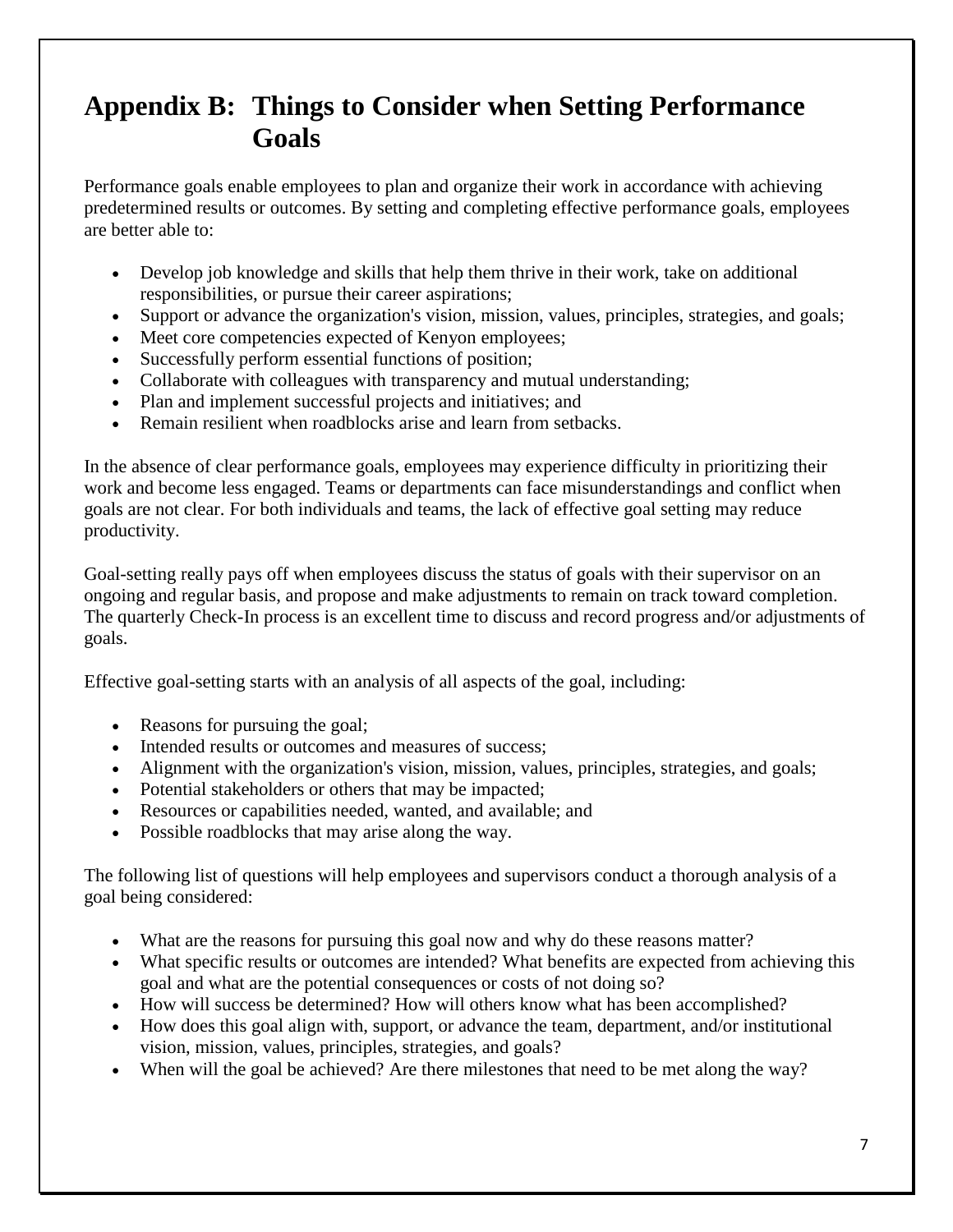- What resources are needed to accomplish this goal? What additional resources may be helpful? Are these resources available and at what cost? If any resources are not available, are there viable alternatives or will the goal need to be changed?
- What possible roadblocks could arise while pursuing this goal? What can be done now to prevent those roadblocks or address them if and when they arise?

The SMART model is a popular tool to assist with setting goals. As an acronym, it is easy to remember. Each letter in the word "SMART" represents a key element of a complete and actionable goal:

**S – Specific:** Is the goal explained with enough detail that it can be well understood by those involved in its completion and by any stakeholders?

**M – Measurable:** How will those involved in completing the goal know it has been accomplished and how will stakeholders determine its success?

**A – Attainable:** Is the goal attainable or feasible given the resources available?

**R – Relevant:** Does the goal align with, support, or advance the organization's vision, mission, values, principles, and strategies?

**T – Time bound:** Does the goal have a target date for completion?

To record and track the status of goals, we recommend employees and supervisors consider using the Development Planner and Tracker.

#### **Dealing with Goal Roadblocks**

Answering the following questions may help employees and supervisors work through goal roadblocks should they arise:

- What is the roadblock and how did it happen?
- What have you done already to overcome the roadblock? What have you not done?
- What can you realistically control or change?
- Do you need to adjust your goal?
- What additional resources or support will you need?
- If you are unable to make the progress you anticipated, what are the consequences and how do you know these consequences will actually happen?
- What have you decided to do next and when will you do it?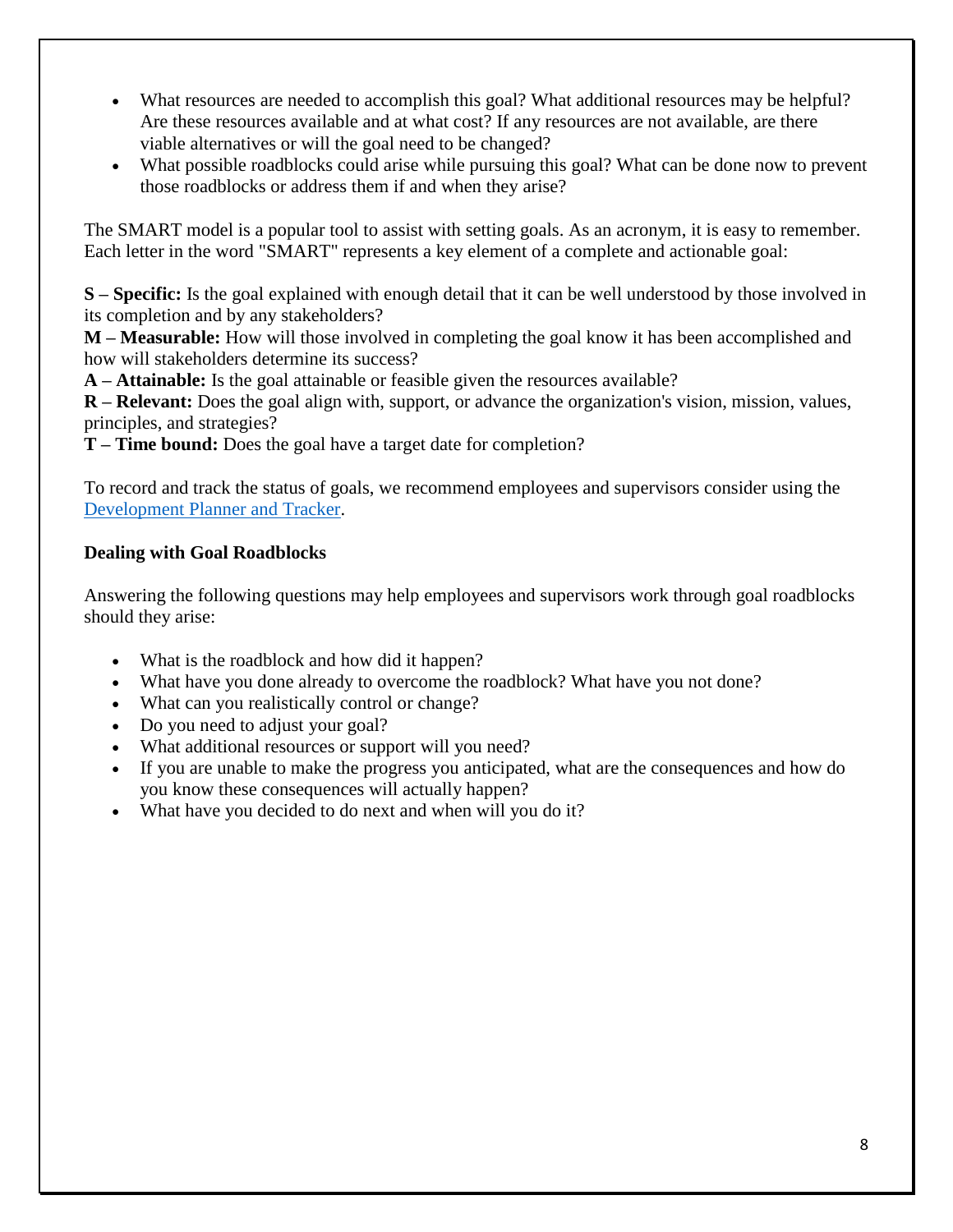# **Appendix C: Tips for Giving and Receiving Feedback**

Giving and receiving constructive feedback is a key management skill. The information provided below looks at how to commend and critique effectively.

#### **What is feedback?**

Feedback is an objective message about behavior or an activity, recognizing and reinforcing something well done or offering suggestions about how to do something better. It is not necessarily negative and is not always one way. It should never be an opportunity for a personal attack on someone's character or personality.

It can be given:

- by supervisors to their direct reports
- by you to your own supervisor
- by you to your peers

It can help to improve:

- relationships
- work processes
- results
- awareness of the impact of your behavior on others.

It can be undertaken in a **formal** setting (Check-In Conversations or the Triennial Employee Performance Review) or **informal** setting (immediately following an activity or task completion.)

#### **Tips for giving feedback**

- Offer positive feedback (praise) in public and negative (corrective) feedback in private
- Unless it is informal feedback usually when praising after an event preparation is the key to effective feedback. See below.
- Feedback should be focused on:
	- **behavior** NOT personality
	- **evidence** NOT assumption
	- **description** NOT value judgments
	- **specifics** NOT generalities
	- **discussion** NOT telling
	- **information** NOT gossip

#### **Preparing to give feedback**

 **Gather evidence**: the facts and evidence to provide you with an objective view. Only use evidence that you know firsthand to be accurate, not something someone said about the person's actions. Gather specific evidence based on 'who, what, how, where and when'.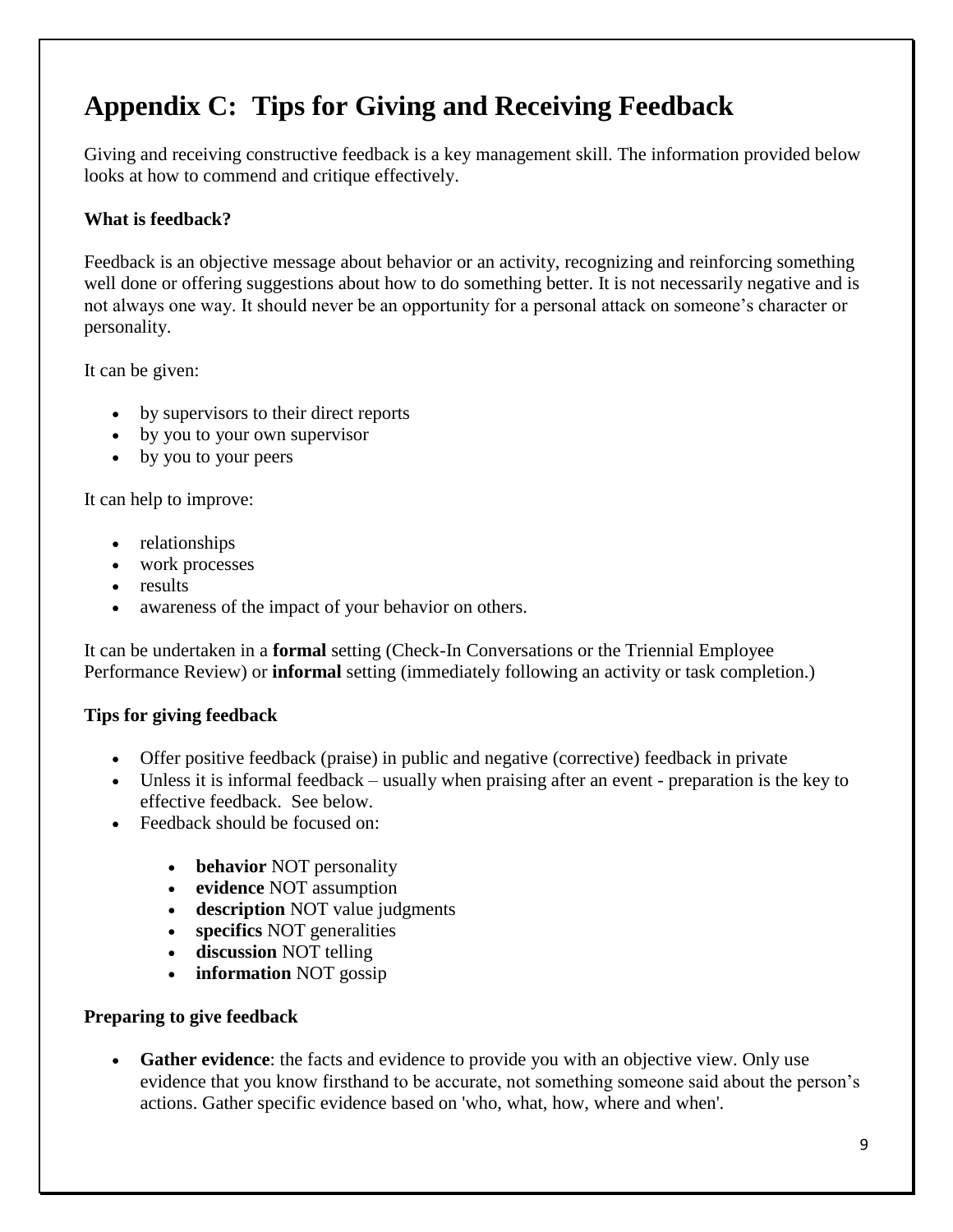- **Understand the effect** of the behavior or activity.
- **Focus on the behavior**, skills/knowledge or job performance not on someone's personality.
- **Understand the big picture**: Do you know what is happening elsewhere (at work or home) for this person?
- **Anticipate the person's response.**
- **Consider what you wish to achieve**: Think about the short and long term.
- **Review after offering feedback**: What went well, what might you do differently next time, what did you learn from this? Did you agree on an action plan or goals? What was the impact of your feedback on the recipient?

#### **Tools for giving and receiving constructive feedback**

It may be helpful to think of the acronym **EEC** when giving feedback:

**E = Evidence**, example about the person's BEHAVIOR or ACTIONS not about their PERSONALITY

**E = Effect** of the behavior where you describe in non-emotional terms what specific effect the person's action had on you, people or a situation.

**C = Change** – where you help the person decide on the required changes. When the cause of negative feedback is inappropriate behavior, the person must want and learn how to change it. At this stage you should encourage them to generate their own solutions. Offer guidance and discuss options, but don't impose your ideas.

#### **Two examples of negative and positive feedback using "EEC"**

#### **Giving negative feedback: corrective**

**EXAMPLE**: "John, on the last two mornings you have arrived 15 minutes late for work."

**EFFECT**: "This has led to me and the rest of the team having to delay our early morning meeting and has thrown off our schedule for the rest of the day. I am extremely annoyed about this."

**CHANGE NEEDED**: "We need to discuss ways to ensure you will arrive at work on time in the future. What ideas do you have?"

#### **Giving positive feedback: praise**

**EXAMPLE**: "John, since I last spoke to you about your timekeeping, you have consistently arrived on time for work."

**EFFECT**: "This has meant that we have been able to start our meetings on time. I am very pleased about this. Keep it up." **NO CHANGE NEEDED**.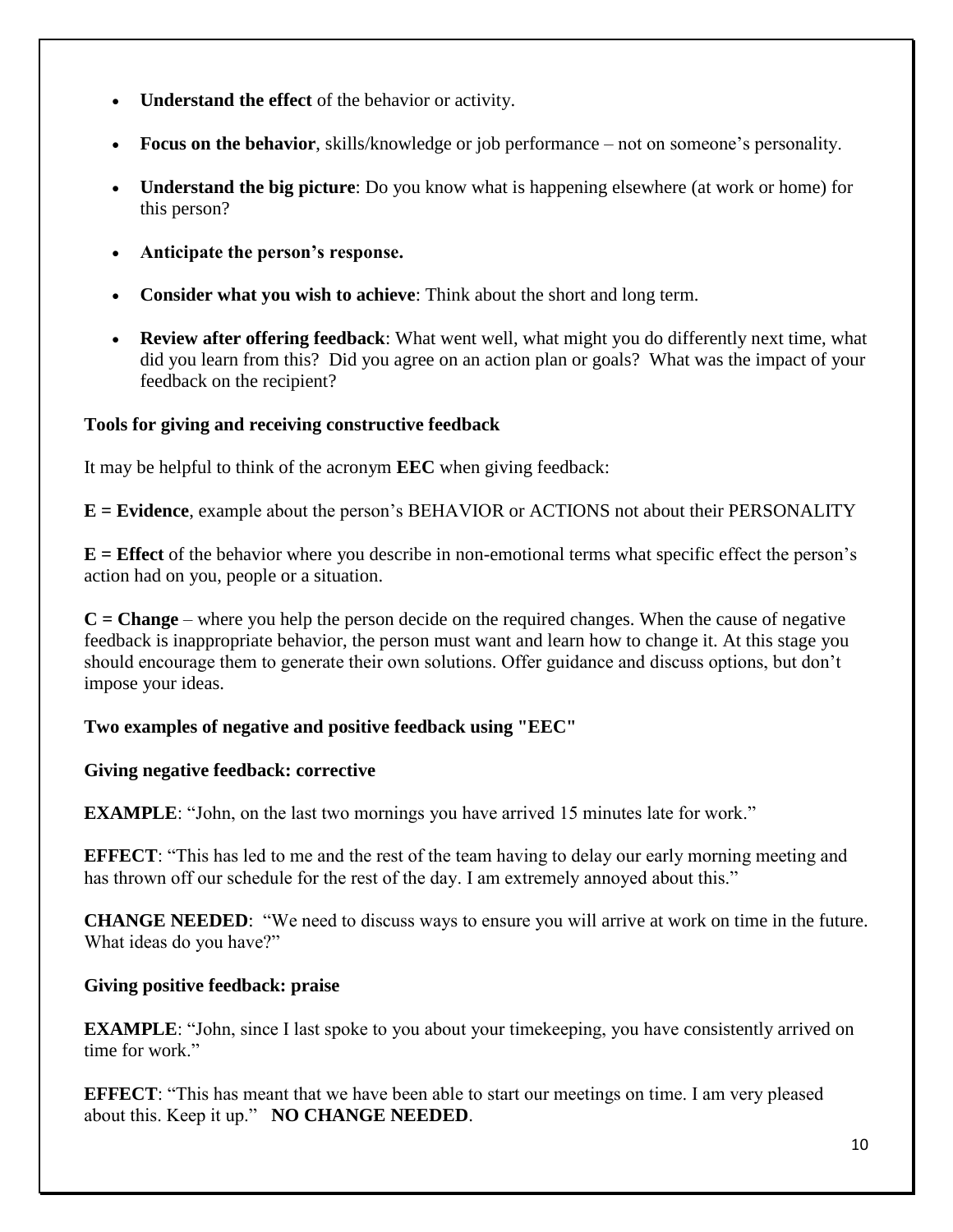#### **Receiving feedback**

Everyone receives feedback from others from time to time. It is a key opportunity to learn from earlier events and actions - what went well or not so well - and is an important part of our development and an opportunity to learn.

Some tips on how to receive feedback:

- Listen carefully to what the other person is saying and to what they are NOT saying (their body language, the tone of their voice, the words they are using).
- **Repeat** back what the other person said to confirm you heard correctly.
- **Probe and clarify** what is said so that you are clear about what the other person really means.
- **Ask questions** to pin down specifics.
- **Try not to be defensive** you can always question the basis of the evidence of what has been said and move the discussion back onto the objective rather than subjective matters.
- **Acknowledge the feedback** and thank the person. This does not mean that you are agreeing with it but that you are recognizing that the person has taken the time to give it to you.

It is easy to be defensive when someone gives you negative feedback, when someone complains or challenges you.

Rather than pausing to let the feedback or message sink in, people often rush in to contradict the speaker or justify your position. This reaction can weaken your ability to listen and can change a conversation into a conflict.

It may be helpful to think of the acronym **PAC** when receiving feedback:

**P =** demonstrate **patience**, pause

**A = ask** at least one question to clarify the situation

**C = confirm** that you have understood the speaker accurately

… then respond.

Using 'PAC' gives you time to understand what the issue is, to reflect on the feedback and to think through your response.

There are many training courses available on giving and receiving feedback. Please consult Development Opportunities section of the Human Resources website for more information.